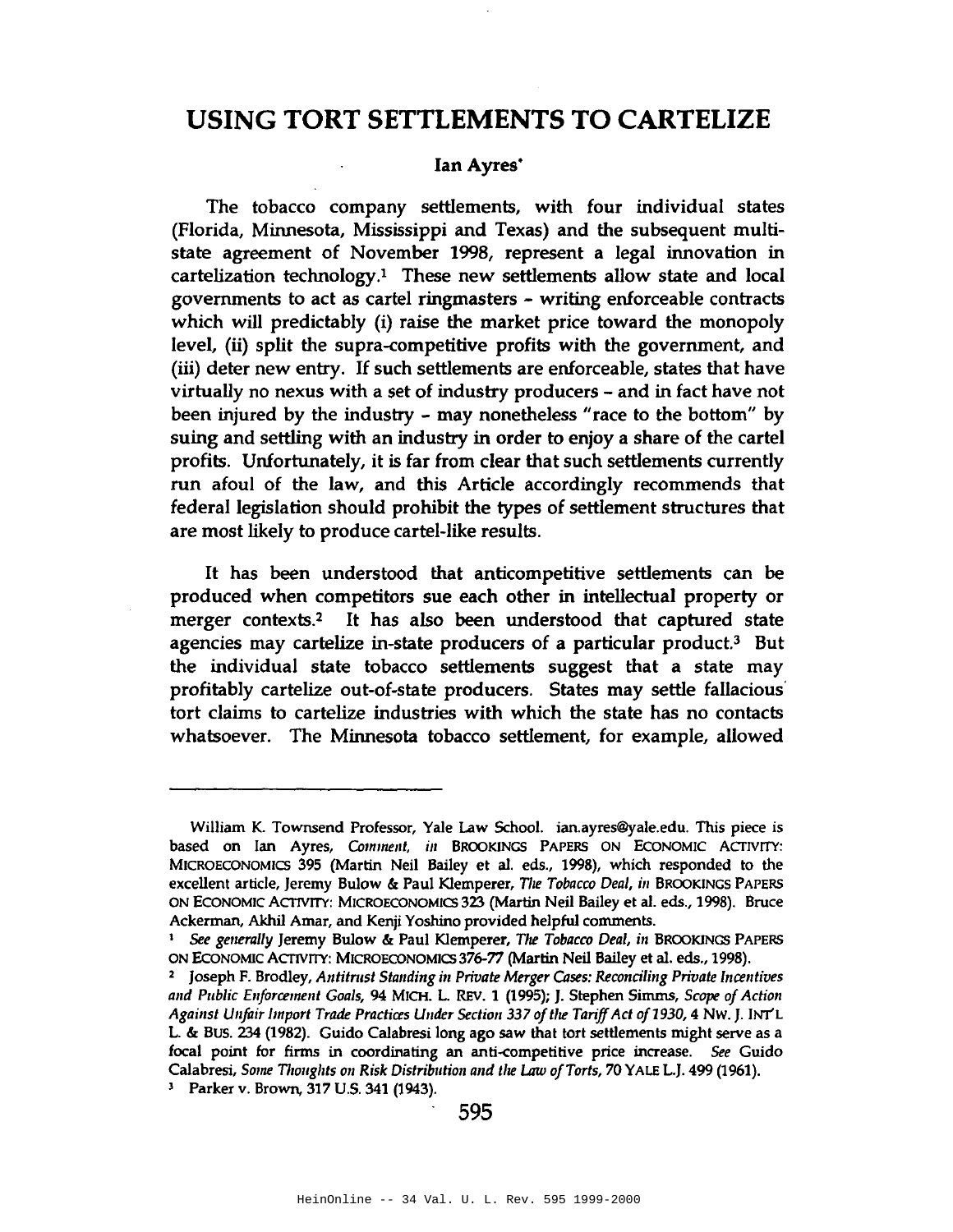out-of-state cigarette manufacturers to coordinate charging higher prices in exchange for reduced legal liability.<sup>4</sup> VALPARAISO UNIVERSITY LAW REVIEN<br>tate cigarette manufacturers to coordinate charging<br>nge for reduced legal liability.<sup>4</sup><br>Article focuses on two attributes of the settlements<br>(1) damages are contingent on the prospective qu

This Article focuses on two attributes of the settlements:

(1) damages are contingent on the prospective quantity

(2) damages only accrue above some exempt offset quantity.<sup>5</sup>

The November 1998 multistate agreement contained both aspects. Defendants agreed to pay damages of \$0.35 per pack on prospective national sales, but for small companies a certain percentage of sales were exempt.6 Making damages conijngent on future quantities sold increases the manufacturers' marginal cost and therefore can predictably increase the price toward the monopoly level. Exempting a certain· number of units produced (the "offset" amount) from the damage calculation can allow the state to share the cartel profits with the producers.

To see how these two provisions work together to cartelize the price and split the profits, imagine, for example, that the state of Alaska sues Archer Daniels Midland and other producers of lysine on the cockamamie theory that lysine production creates a particular type of acid rain which has harmed the citizens of Alaska? Before the suit, lysine is selling at a competitive price of, say, \$100 per ton; and, at the monopoly price of \$120 per ton, 100 million tons could be sold. Immediately following the suit, the parties enter into a settlement whereby Alaska will be paid damages of \$20 per ton on all lysine

Bulow & Klemperer, *supra* note 1, at 373 & n.127.

<sup>5</sup> As discussed below, such an "offset" provision was used to limit the production of new entrants.

*<sup>h</sup>* Bulow & Klemperer, *supra* note 1, at 376-77.

<sup>7</sup> Lysine producers such as Archer Daniels Midland ("ADM") have already shown a sharp interest in colluding:

Beginning in 1996, the Antitrust Division prosecuted Archer Daniels Midland and others for participating in an international cartel organized to suppress competition for lysine, an important livestock and poultry feed additive. The cartel had inflated the price of this important agricultural input by tens of millions of dollars during the course of the conspiracy. ADM pled guilty and was fined \$100 million - at the time the largest criminal antitrust fine in history.

Prepared Testimony of John M. Nannes Deputy Assistant Attorney General, Antitrust Division, before the Senate Committee on Agriculture, Nutrition and Forestry, Federal News Service (Apr. 27, 2000).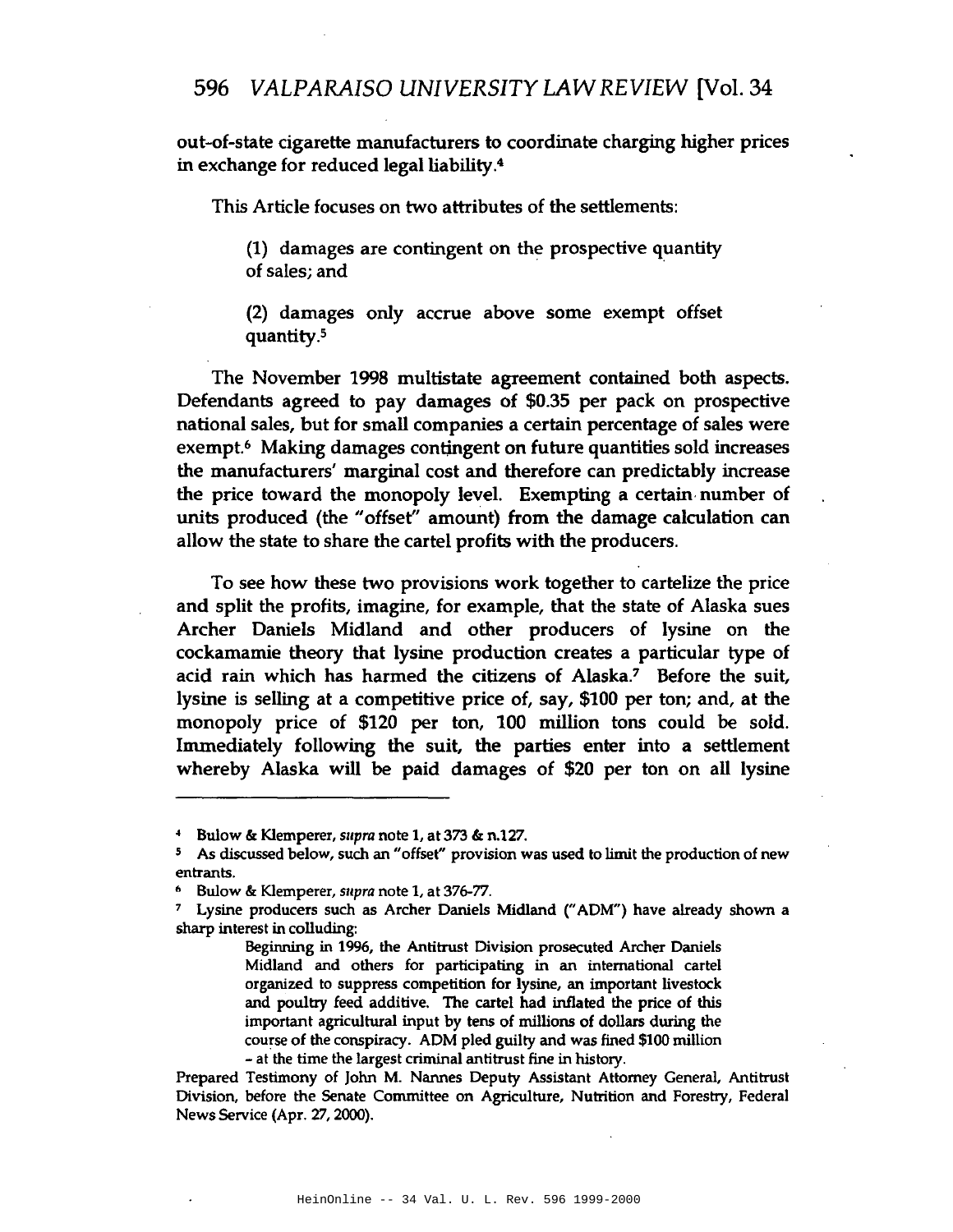produced nationally by the industry in any future year in excess of 50 million tons. This hypothetical lysine settlement would likely (a) raise the price of lysine to the monopoly level; and (b) split the monopoly profits between the lysine producers and the settling state. If there were no offset, it would be easy to see that the marginal cost of all lysine would increase by \$20, so one would expect to see the price increase from \$100 (the pre-settlement, competitive price) to \$120 (the postsettlement, monopoly price). Now, imagine the effect of a 1% (1 million ton) offset. One would still expect manufacturers to sell all lysine at \$120 per ton, because competition drives price toward the cost of producing the last ton of lysine, the marginal cost. If the offset is increased to 50 million tons, one should still expect the price of all lysine to be \$120 per ton. For this price and this offset, Alaska would earn "damages" of \$1 billion (50 million  $x$  \$20) and the lysine producers would earn \$1 billion on the 50 million ton offset or inframarginal units.

But wait, it gets worse. Before agreeing to settle Alaska's fallacious suit, the lysine producers may wait to see if some other state would be willing to cartelize their industry for a smaller fee. Nevada may be willing to sue and grant the producers a 60 million ton offset. The larger the offset, the larger the proportion of the profits the producers will retain. In short, a race to the bottom may develop. In the extreme case of state competition, some state might be willing to cartelize the lysine producers for a paltry share of the cartel profits (fearing that the producers move on to settle with another state).<sup>8</sup> Thus, one might imagine Alaska (or a third state, say, Hawaii) countering by offering to settle for a 90 million ton offset - which would give the producers 90% of the cartel profits (and exact only a 10% ringleader fee).

Of course, for any state settlement to be effective, it must be true that new entrants do not compete down the "settled" price. Accordingly, cartelizing tort settlements are most likely to be effective where there are independent barriers to entry. But even without such structural barriers to entry, it is possible to structure the tort settlement itself to dampen the incentive for unconstrained entry. The November 1998 multistate agreement shows that states can provide powerful carrots and sticks to discourage entry. The settlement by its terms applied only to R.J.R., Philip Morris, Brown & Williamson, and Lorillard, thus raising the possibility that new entrants could enter the cigarette market with a

<sup>&</sup>lt;sup>8</sup> It is important to remember that the state's (acid rain) tort claim is, by assumption, fallacious and could not succeed if the defendants refused to settle.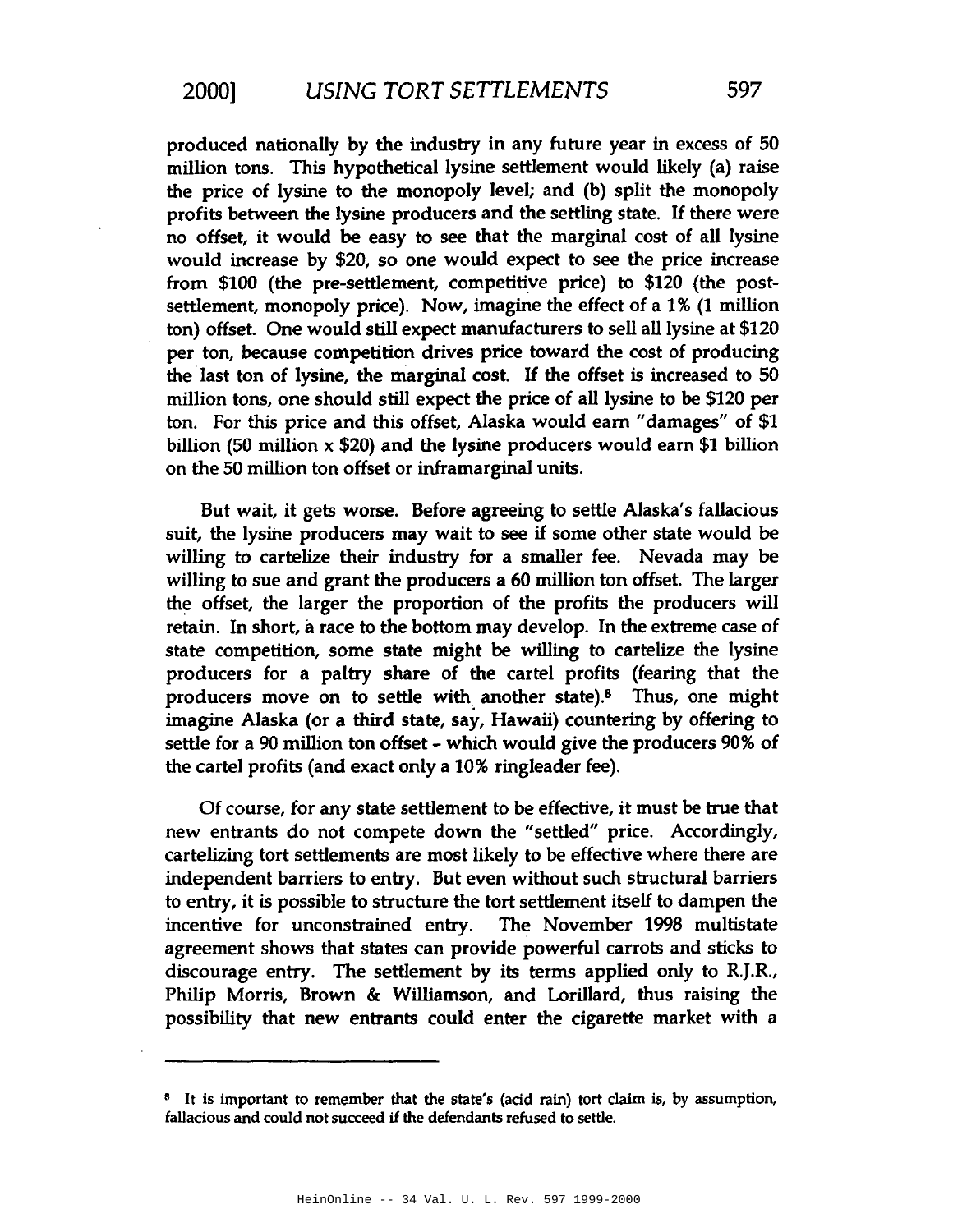\$0.35 per pack cost advantage (on a product that only cost \$0.20 per pack to produce).9 To deter such entry, the agreement included a carrot provision that allowed small producers who voluntarily subject themselves to the per-pack damages to keep all of the revenues on sales of up to 125% of 1997 sales. Alternatively, the agreement also mandated the "stick" that states are encouraged to pass model statutes requiring new entrants and small companies that do not subject themselves to the higher prices to make "trust fund" payments to cover the costs and damages resulting from potential future litigation.<sup>10</sup> The trust fund payments would equal the same amount per pack as the consensual damages per pack under the multistate deal, but would not be deductible. As Bulow and Klemperer note, non-deductibility of the same nominal amounts means that"a payment of \$0.35 a pack would require a price increase of about \$0.55 a pack, putting a nonsignatory at a \$0.20 price disadvantage."<sup>11</sup> Finally, the "trust fund" payments would need to be made on all packs sold rather than simply those in excess of 125% of base sales (which would occur if the producer consented to the aforementioned "carrot").<sup>12</sup> The agreement was also careful to give the individual states strong incentives to pass the model legislation and defend it from constitutional attack. States that did not pass the model , statute risked forfeiting their entire share of the per-pack damages; and states that passed the law but whose state courts declared it invalid would lose up to 65% of their cut of the cartel revenues.

If such shenanigans do not violate federal law, we are potentially in a lot of trouble. Individual states may be tempted to cartelize private industries under the guise of settling sham litigation. Unfortunately, the thesis of this Article is that the state cigarette settlements in particular, and the sham litigation in general, are not clearly illegal. The remainder of this Article assesses three different reasons why the state settlements and more generally the ploy of basing settlement payments on the prospective quantities of product sold nationally - might be unenforceable. For convenience, this Article will refer to these rationales,

<sup>&</sup>lt;sup>9</sup> Bulow & Klemperer, supra note 1, at 377.

<sup>10</sup> Id.

<sup>11</sup> Id.

<sup>12</sup> The proposed tobacco resolution of June 20, 1997 contained analogous "sticks" to encourage the participation of non-settling firms. Id. Non-participating firms would have been required to escrow as a bond against future legal claims (for 35 years) 150% as much money as they would have had to pay under the proposed per-pack damages. Id. at 338 n.33.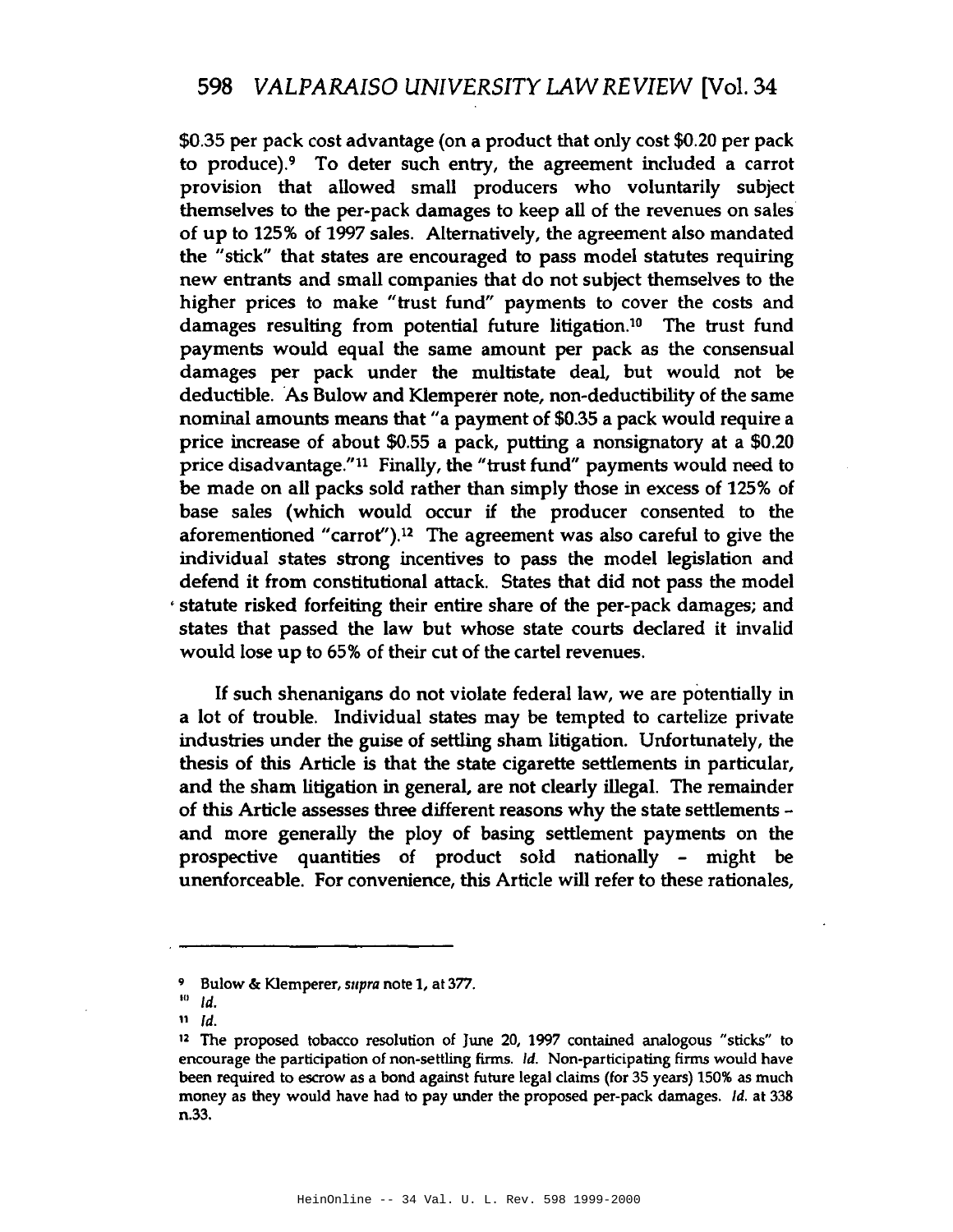respectively as the non-legislated taxation, extraterritorial taxation, and cartelization theories.

### I. NON-LEGISLATED TAXATION

While this Article has argued that the tobacco settlements are a cartel device, the settlements can also be seen as imposing an extraterritorial tax,13 Viewed as a tax, the settlements might be criticized on the ground that the taxing power belongs to the legislature - not to the executive, and certainly not to the industry. This is not, however, the primary reason to question the legality of the settlements. For one thing, the power of taxation is a matter of state constitutional law, and a state could repeal a constitutional restriction (if it currently has one) requiring the legislature to impose all taxes, or the legislature (or the legislature's delegate) might be willing to enter into the same type of settlement to transfer money from other states' citizens to its own fisc.

There is also the important question of whether this settlement constitutes a tax or a fee. Even though there is some basis at the federal level for thinking that taxes are a matter solely for the legislature,<sup>14</sup> courts have narrowly defined what constitutes a "tax." It is simply not the case that all payments to the government are taxes which must grow out of legislative action. For example, in upholding the FCC's collection of cable fees, the Supreme Court in 1974 had this to say about the difference between taxes and fees:

> Taxation is a legislative function, and Congress, which is the sole organ for levying taxes, may act arbitrarily and disregard benefits bestowed by the Government on a taxpayer and go solely on ability to pay, based on property or income. A fee, however, is incident to a voluntary act, e.g., a request that a public agency permit an applicant to practice law or medicine or construct a house or run a broadcast station. The public agency performing those services normally may exact a fee for a

 $13$   $Id.$ 

<sup>&</sup>lt;sup>14</sup> See National Cable Television Ass'n v. United States, 415 U.S. 336, 340 (1974) ("Taxation is a legislative function, and Congress, ... is the sole organ for levying taxes ...."). This conclusion is based on Article I, Section 8, Clause 1 of the United Stated Constitution, which grants Congress the "Power to lay and collect Taxes." Id. at 341.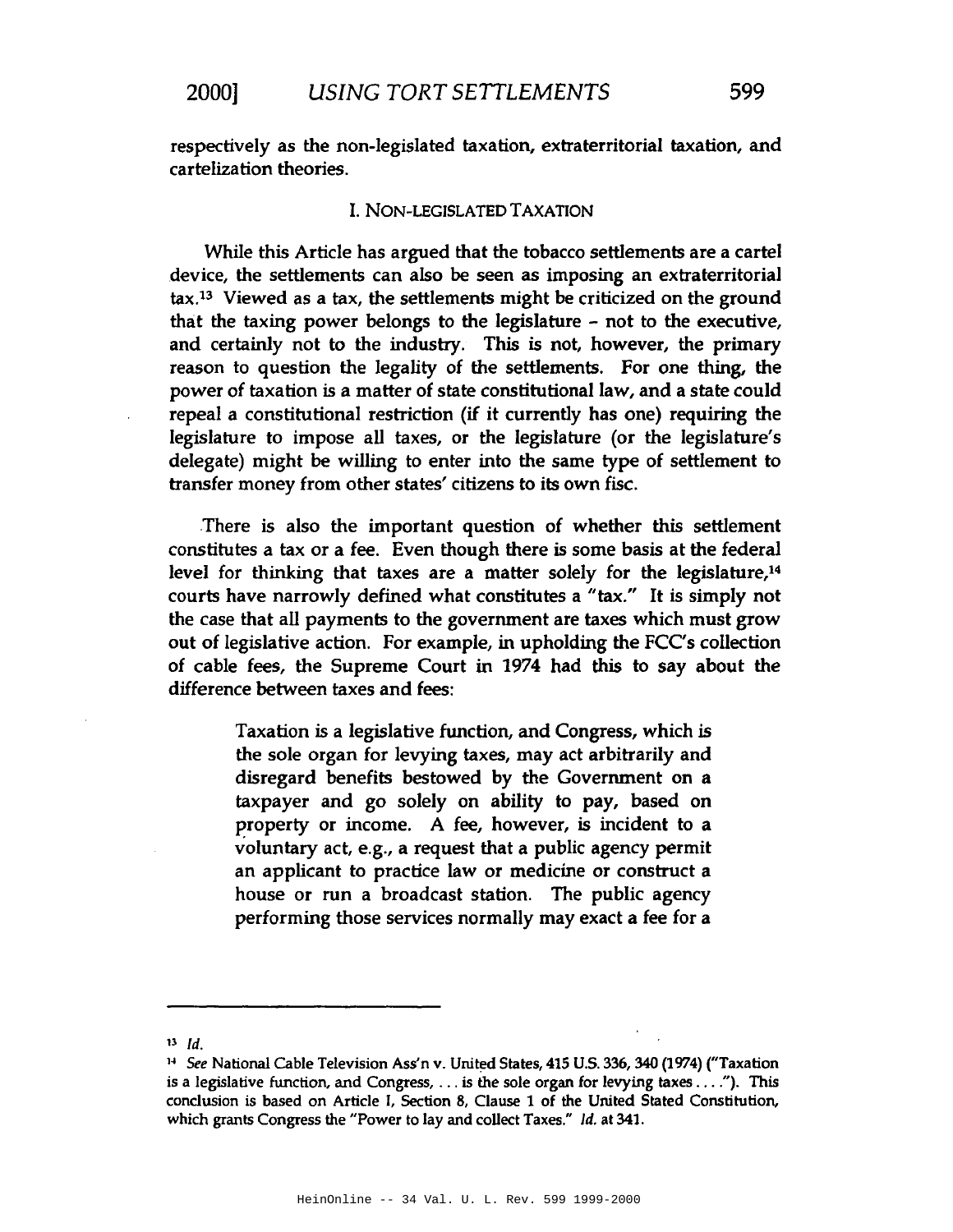grant which, presumably, bestows a benefit on the applicant, not shared by other members of society.IS

The legislative action requirement for taxation is probably an attempt to assure a broad-based political check against unwanted taxes, but a voluntary payment in exchange for a benefit is not a tax because the consent of the payer substitutes for the political check. Similarly, the fact that the tobacco companies consented to the state settlements may be considered by the courts as a substitute for the legislative-political check.16

#### II. EXTRATERRITORIAL TAXATION

A potentially stronger basis for challenging such settlements turns on the extraterritorial effect of "taxation." In 1881, the Supreme Court defined the extraterritoriality principle succinctly and unanimously in *Bonaparte v. Tax Courtl7:* "No State can legislate except with reference to its own jurisdictions."ls The more majestic language of Chief Justice John Marshall in *McCulloch v,. Marylandl*<sup>9</sup> is also apposite:

> It is admitted that the power of taxing the people and their property is essential to the very existence of government, and may be legitimately exercised on the objects to which it is applicable, to the utmost extent to which the government may chuse to carry it. The only security against the abuse of this power, is found in the structure of the government itself. In imposing a tax the legislature acts upon its constituents. This is in general a sufficient security against erroneous and oppressive taxation.... Would the people of any one State trust those of another with a power to control the most

*<sup>15</sup>* Id. at 340-41. The Supreme Court has also upheld judicially imposed taxes to fund school desegregation remedies. See Missouri v. Jenkins, 495 U.S. 33 (1990).

<sup>16</sup> Of course, if the incidence of the settlement will fall largely on consumers, the question arises whether the companies' consent is sufficient.

 $17$  104 U.S. 592 (1881).

<sup>&</sup>lt;sup>18</sup> *ld.* at 594. The Supreme Court rejected the claim that a state issuing bonds could because of the full faith and credit clause - exempt those bonds from the taxation of other states where the bondholder lived. Id.

<sup>19</sup> 17 U.S. (4 Wheat.) 316 (1819).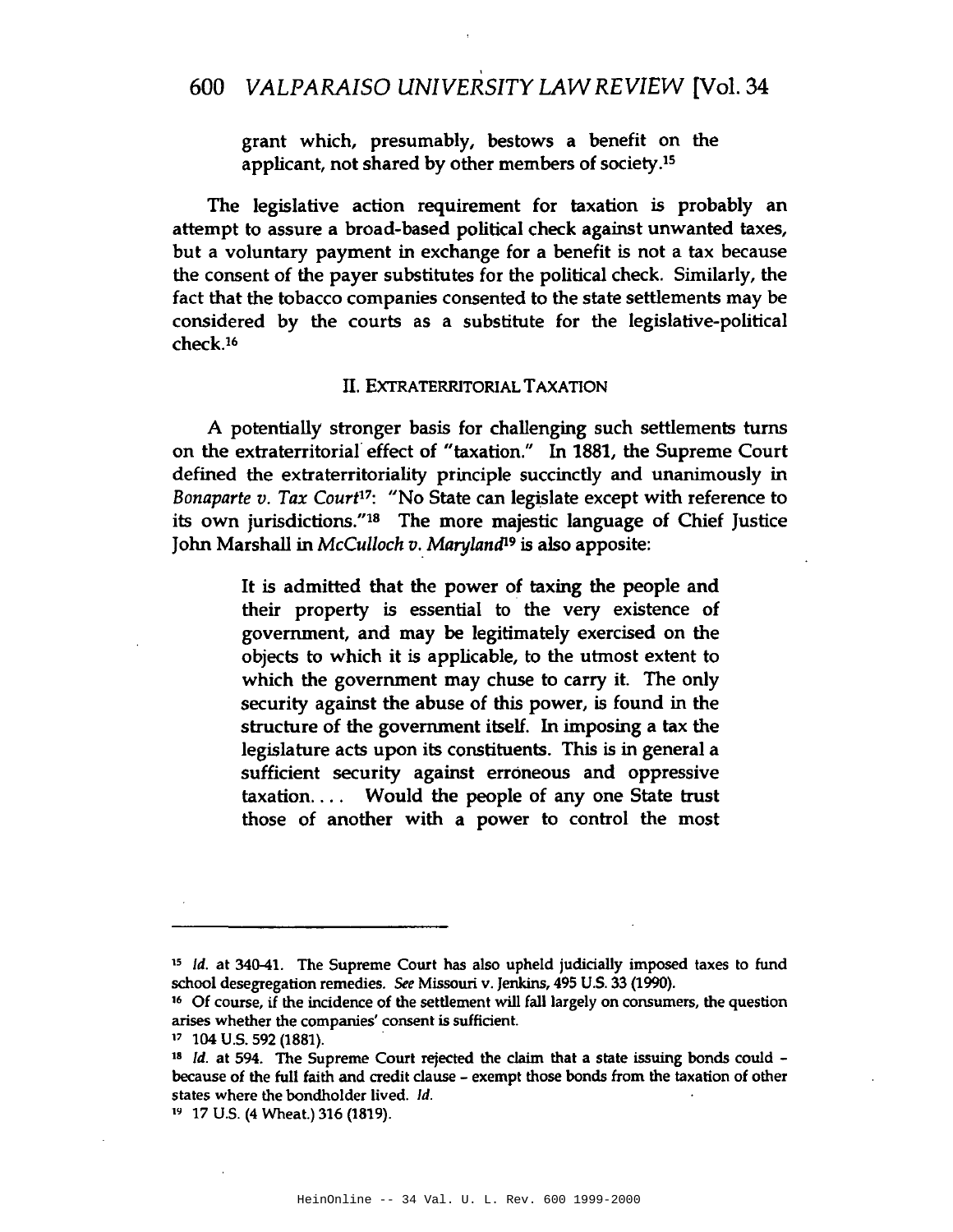insignificant operations of their State government? We know they would not.<sup>20</sup>

The specific prohibition against states taxing activities that occur outside their jurisdiction is now normally said to be an implicit requirement of the Fourteenth Amendment's due process clause.<sup>21</sup> In 1940, the Supreme Court articulated the basic standard for determining whether a tax was "extraterritorial," that is, whether it violated the due process clause:

> [[he] test is whether property was taken without due process of law, or, if paraphrase we must, whether the taxing power exerted by the state bears fiscal relation to protection, opportunities and benefits given by the state. The simple but controlling question is whether the state has given anything for which it can ask retum.22

As one scholar has noted:

This rather amorphous standard has been found to have two components. First, "no tax may be imposed unless there is some minimal connection between [the activities generating the income] and the taxing State." Second, "the income attributed to the State for tax purposes must be rationally related to 'values connected with the taxing State.'"<sup>23</sup>

Under these standards, the settling states would argue that they have given something in return to the cigarette manufacturers - to wit, limitations on tort liability. Opponents of the settlement would argue, however, that the cigarette revenue attributed to the state for tax

<sup>20</sup> Id. at 428, 431.

<sup>21</sup> This prohibition on extraterritorial taxation actually predates the passage of the Fourteenth Amendment. *See* Hays v. Pacific Mail Steam-ship Co., 58 U.S. (17 How.) 596, 599-600 (1854). The extraterritoriality principle also at times raises dormant commerce clause and full faith and credit clause issues. Donald H. Regan, *Siamese Essays: (i)* CTS Corp. v. Dynamics Corp. of America *and Donnant Commerce Dause Doctrine;* (ii) *Extraterritorial State Legislation,* 85 MICH. L. REV. 1865 (1987). The state cigarette settlements do not implicate the dormant commerce clause because they do not "favor local businesses over out-of-state businesses." See Pike v. Bruce Church, Inc., 397 U.S. 137 (1970).

<sup>&</sup>lt;sup>22</sup> Wisconsin v. J.C. Penney Co., 311 U.S. 435, 444 (1940).

<sup>2</sup>J Seth Goldstein, Note, *"Resident" Taxpayers: Intenlal Consistency, Due Process, and State Income Taxatioll,* 91 COLUM. L. REV. 119, 128-29 (1991) *(quoting* Moorman Mfg. Co. v. Bair, 437 U.S. 267, 272-73 (1978)).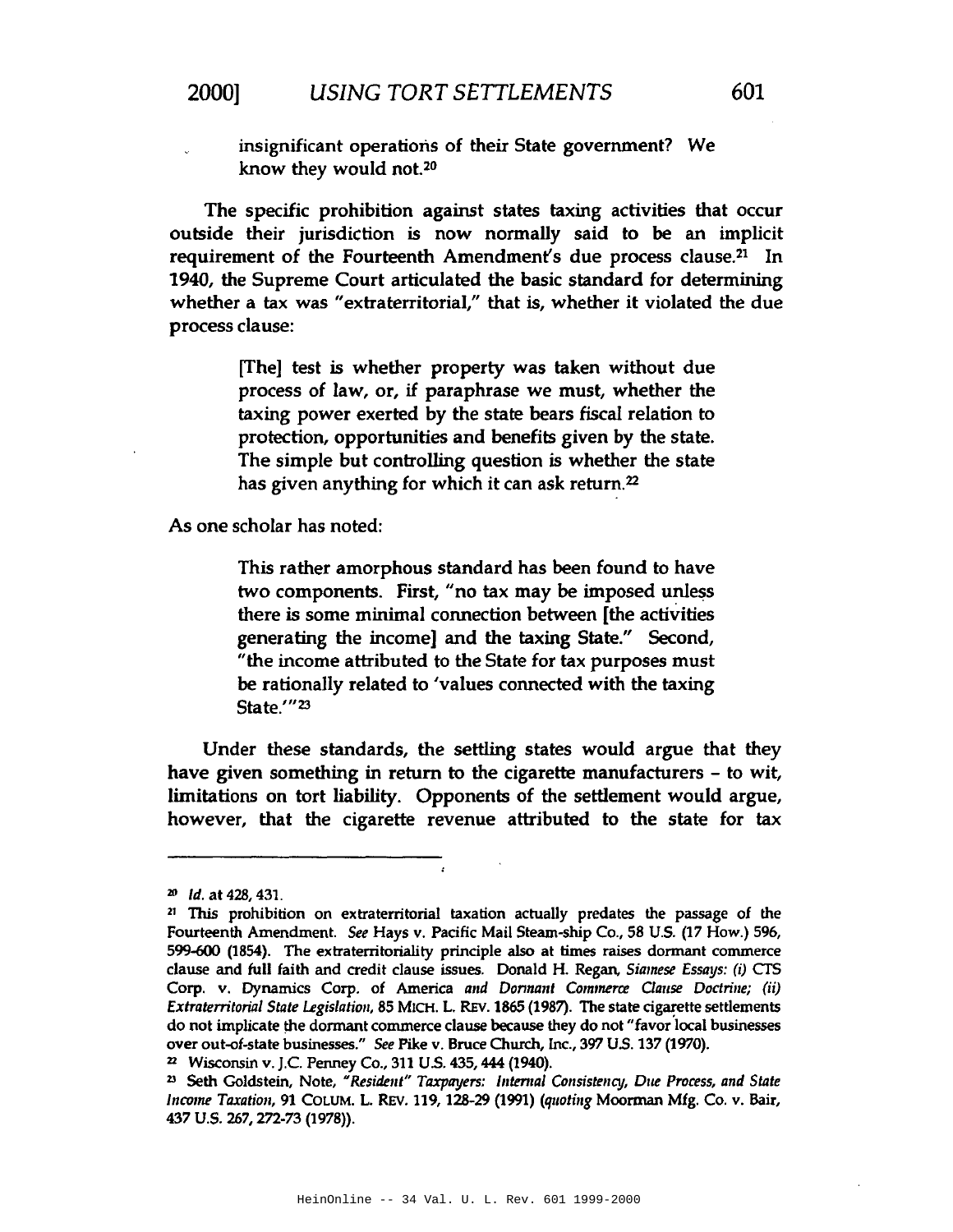purposes was not rationally related to values connected with the taxing state. Florida has an interest in its in-state cigarette sales, but basing the settlement amount on cigarettes manufactured and sold outside the state is arguably not rationally related to Florida's interest. This argument is even stronger in this Article's lysine hypothetical, where the state is not suing to redress any actual harm, but solely to organize an industrial cartel.

Although it is clearly true that an explicit attempt by the Florida legislature to impose a \$0.02 per pack national excise tax would be unconstitutional, it is equally true that not every corporate settlement payment to a state that may have the effect of raising the ultimate price of the corporation's products is unconstitutional. One can easily imagine, for example, a scenario where Exxon's payments to the state of Alaska for the Valdez oil spill could have caused Exxon to increase its gasoline prices.24 As an initial matter, the question of extraterritorial taxation only arises if one characterizes the settlement payments as a tax (which raises again all of the previous section's concerns about the fee vs. tax distribution). While these payments have many of the economic features of taxes, Bulow and Klemperer's own analysis highlights some crucial differences in legal consequences. For example, the settlement liability may not survive bankruptcy of the current manufacturers in the same way that tax liabilities would - some tax liabilities take special priority and are passed on automatically to subsequent purchasers, which may not be true for settlement liability. Moreover, the settlements bind only those manufacturers who consent.<sup>25</sup> As earlier mentioned, this is not the consent of the out-of-state consumers who have to bear the primary incidence of the "tax." But even setting aside this shortcoming, the consent limitation means that Liggett and future entrants would not be liable to pay the prospective per-pack damages. Competition from

<sup>2&</sup>lt; Although lump sum payments are often sunk (no pun intended) and do not affect the marginal prospective cost, one can imagine circumstances where lump sum payments would increase a corporation's marginal cost of capital and possibly its product price. Indeed, Peter Cramton and his colleagues have shown that rivals for FCC wireless communication licenses tried to raise each other's sunk costs, possibly to affect their ability to compete in the downstream consumer market. Peter Cramton et al., *Effideut Relocation of SpectnllnlnClllllbents,* 41 J.L. & ECON. 647 (1998). .

<sup>&</sup>lt;sup>25</sup> The Supreme Court has considered whether a corporation's consent by choosing to do business in a state is sufficient to constitute what otherwise would be an unconstitutional extraterritorial tax. In *Westem Ullion Tel.* Co. *v. Kausas ex reI. Coleman,* 216 U.S. 1, 34-38 (1910), the Court held that a state had no power to condition the right to do local business on the payment of an extraterritorial tax. Justice Holmes dissented, arguing that the company had made a voluntary agreement. Id. at 52.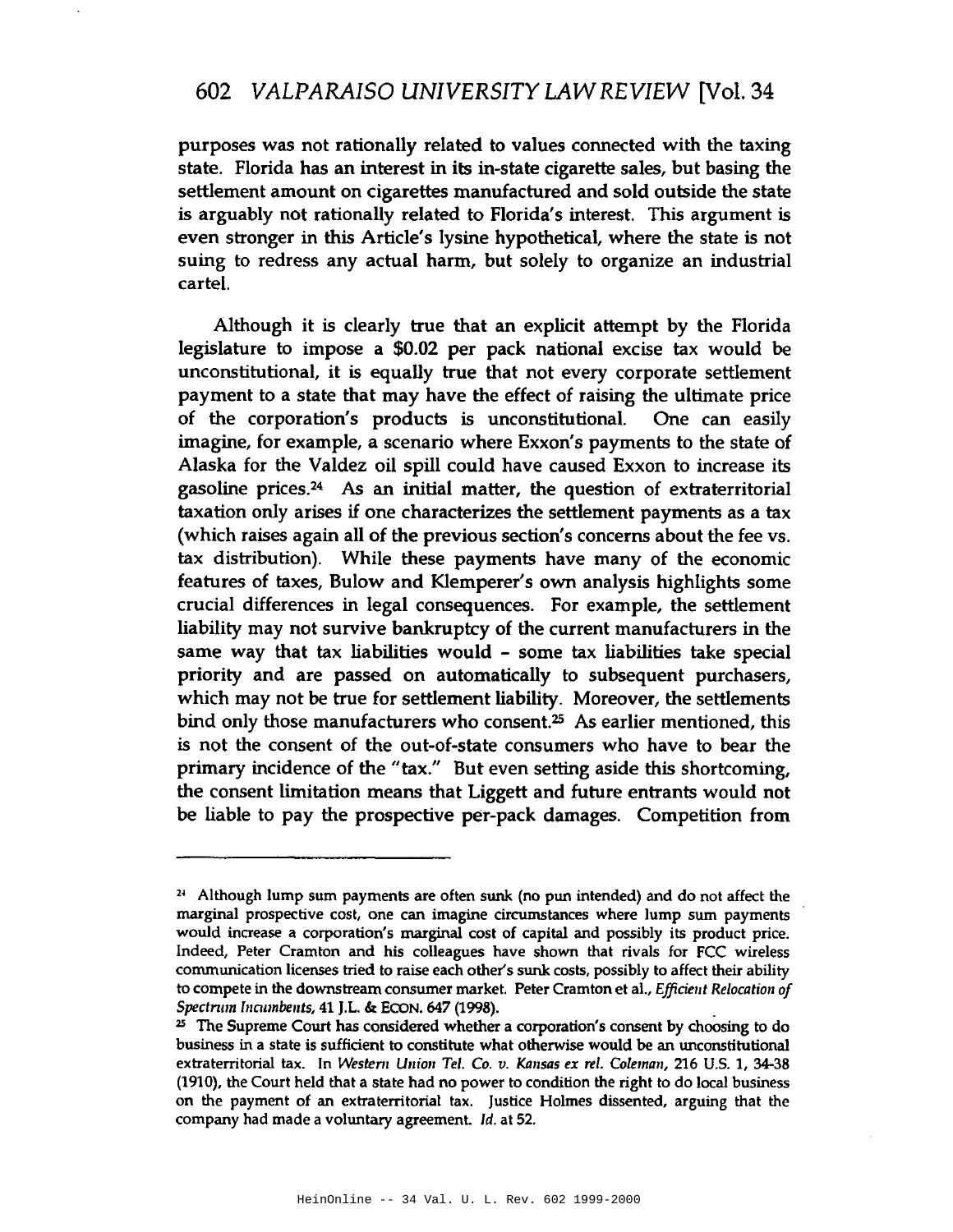non-consenting manufacturers at least might mitigate the extra-territorial effect. Traditional excise taxes do not allow this competitive reaction from uncovered firms. Of course, the November 1998 multistate agreement also shows how states can try to dampen such competitive reaction by punishing entrants who do not join in the agreement and by rewarding new entrants that do join in.

If the issue ever reached a competent court, the most compelling reason why the settlement might be struck down concerns its explicit attempt to regulate extraterritorial behavior. Exxon's Valdez settlement may have indirect effects on out-of-state transaction prices, but that settlement did not explicitly change the marginal out-of-state cost of transacting in the same way the state cigarette· settlements do. The Supreme Court in *Brown-Forman Distillers Corp. v. New York State Liquor Authority2h* showed an antipathy to at least one type of explicit extraterritoriality regulation. <sup>27</sup> *Brown-Forman* concerned the constitutionality of New York's "affirmation law," which required distillers that sold to wholesalers in New York to file monthly price schedules for their products and to affirm that they would not sell liquor at a lower price to any wholesaler anywhere else in the country during this period. Distillers who violated this affirmation could have their license to sell liquor in New York revoked. The Supreme Court struck down this explicit attempt to regulate out-of-state prices - even though the regulation did not discriminate against out-of-state trade and was not easily characterized as a tax - because of the direct and explicit nature of the attempt to affect extraterritorial transactions.

Although this extraterritorial due process challenge is the strongest grounds for attacking the state settlements, grave procedural barriers may preclude competent litigants from bringing suit before a competent tribunal. Who has standing to complain about the violation? It is far from clear that a cigarette smoker would be allowed to intervene to raise the claim. And even those new entrants that refused to sign the agreement would not want to challenge it, because the agreement amongst its rivals would create a pricing umbrella which would allow it to profitably raise its own price. Furthermore, because state courts are often thought to join the other branches of state government in competitive federalism races, we should not put great faith in state tribunals being able to make disinterested determination of either this

<sup>26</sup> 476 U.S. 573 (1986).

 $z<sub>1d</sub>$ .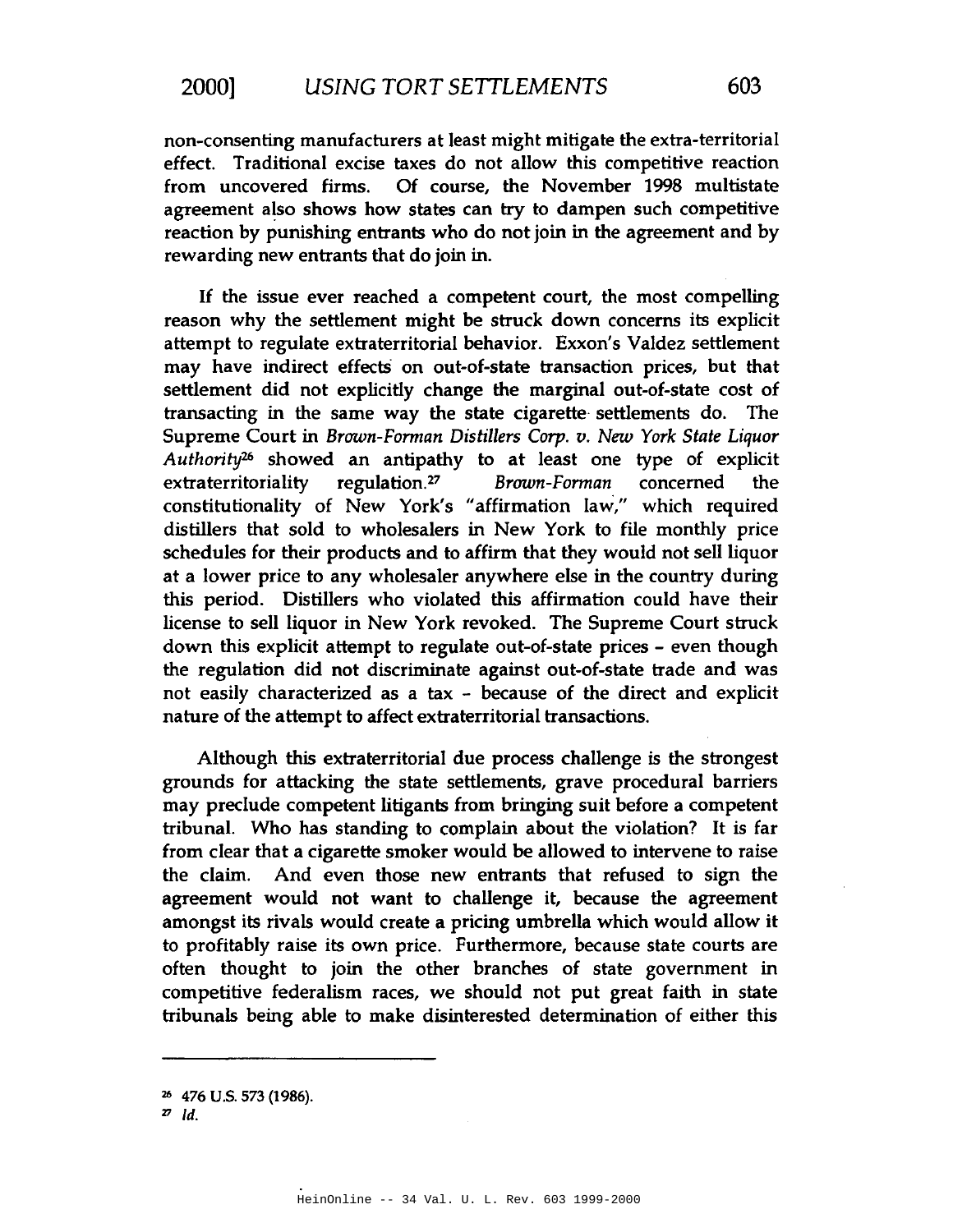standing question or the underlying substantive issue.<sup>28</sup> Yet, it is hard to conceive how such issues would make their way to a federal court with a less self-interested incentive to review the claim. It should not be surprising that no court has to date been presented with this substantive issue.

## III. CARTELIZATION

An alternative to the previous "tax" characterization is to attack the state settlements as an attempt by states to help cartelize the cigarette industry. Under this interpretation, the state settlements would be seen as agreements among the cigarette manufacturers and the individual states whereby the manufacturers would agree to raise prices and give their increased profits to the state in return for reduced tort liability. Or, under the more extreme lysine hypothetical, the state would be helping industries raise prices and split the profits between the manufacturers and the state (by means of the offset amount).

The problem with this theory is that "state action" is broadly immunized from Sherman Act antitrust scrutiny. Congress could prohibit anticompetitive state regulations, but the Supreme Court has held that Congress did not intend the Sherman Act to restrain even anti competitive state action.29 Bulow and KIemperer recognized that a "state action" doctrine would allow a state to enter into a settlement which would raise the in-state price of cigarettes just as it "allows cities and taxi owners to fix fares without running foul of the federal antitrust laws,"30 . but they do not seem to recognize that this doctrine also allows states to orchestrate higher prices that predominantly fall on out-of-state consumers. For example, in the mother of all state action cases, *Parker v.* Brown,<sup>31</sup> the Supreme Court refused to strike down a California statute that created a commission to set prices and restrict output among California raisin growers. Like the Mississippi tobacco settlement, the California raisin regulations tend to raise the price on in-state and out-ofstate consumers. The fact that the vast majority of consumers affected by the statute would be out-of-state does not affect the legality of the state's action.

<sup>&</sup>lt;sup>28</sup> Ian Ayres, *Judging Close Corporations* in the Age of Statutes, 70 WASH. U. L.Q. 365 (1992).

*<sup>29</sup> See Parker v. BrowII,* 317 U.s. 341, 350-51 (1943).

<sup>:10</sup> Bulow & Klemperer, *supra* note 1, at 373 n.128.

<sup>31</sup> 317 U.S. 341 (1943).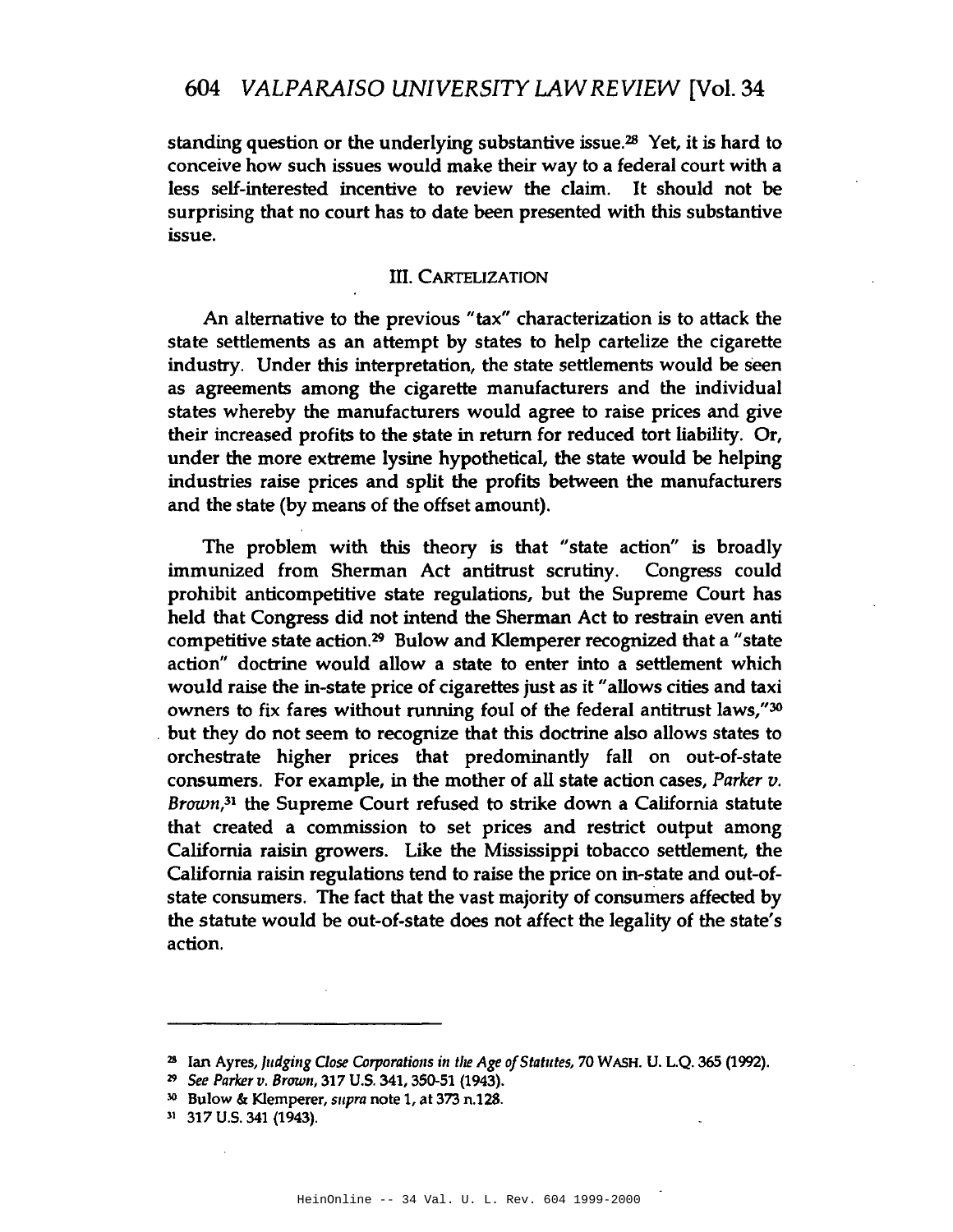Indeed, the prevailing standard for determining whether otherwise anticompetitive conduct is immune under the state action doctrine is the two-prong *Midcal* test which requires that the challenged restraint must be "clearly articulated and affirmatively expressed as state policy" and "actively supervised" by the state.<sup>32</sup> These requirements, however, would do little to thwart either the cigarette settlements or the more pernicious lysine race-to-the-bottom. The settlements do more than merely give the cigarette manufacturers an opportunity to collude: they "clearly articulate" a mandated payment per pack. $33$  The states would also actively supervise the collusion, for example, by auditing the yearly collection of the settlement amount. $34$  The Supreme Court has emphasized that the active supervision requirement does not imply that the regulation must take the public interest into account:

> Our decisions make clear that the purpose of the active supervision inquiry is not to determine whether the State has some normative standard, such as efficiency, in its regulatory practices. Its purpose is to determine whether the State has exercised sufficient independent judgement and control so that the details of the rates or prices have been established as a product of deliberate state intervention, not simply by agreement among private parties.35

Courts will not inspect the purpose or effect of the regulation, only whether it is the true byproduct of state action.

The single relevant exception to this broad doctrinal immunity concerns circumstances when the state itself is a "commercial participant" who colludes with other industry members. But the

Ł

<sup>32</sup> California Retail Dealers Ass'n. v. Midcal Aluminum, 445 U.S. 97, 105 (1980); *see also* Southern Motor Carriers Rate Conference v. United States, 471 U.S. 48 (1985).

 $<sup>33</sup>$  This supervision requirement prevents the state from frustrating "the national policy in</sup> favor of competition . . . by casting a 'gauzy cloak of state involvement' over what is essentially a private price-fixing agreement." 324 Liquor Corp. v. Duffy, 479 U.S. 335, 345 (1987).

 $34$  There is some question whether the state policy has to be articulated by a legislature. *See* Hallie v. City of Eau Clair, 471 U.S. 34,43 (1985); John Shepard Wiley, Jr., A *Capture Theory ofAntitmst Federalism,* 99 HARV. L.. REv. 713 (1986). This raises an antitrust analog to the earlier issue of nonlegislative taxation. It may be that nonlegislative cartelization may fall outside of the state action doctrine; however, state legislatures should have ample incentives to enter into the lysine deal.

<sup>15</sup> FTC v. Ticor Title Ins. Co., 504 U.S. 621,634-35 (1992); *see also* New England Motor Rate Bureau, Inc. v. FTC, 908 F.2d 1064, 1074 (1st Cir. 1990).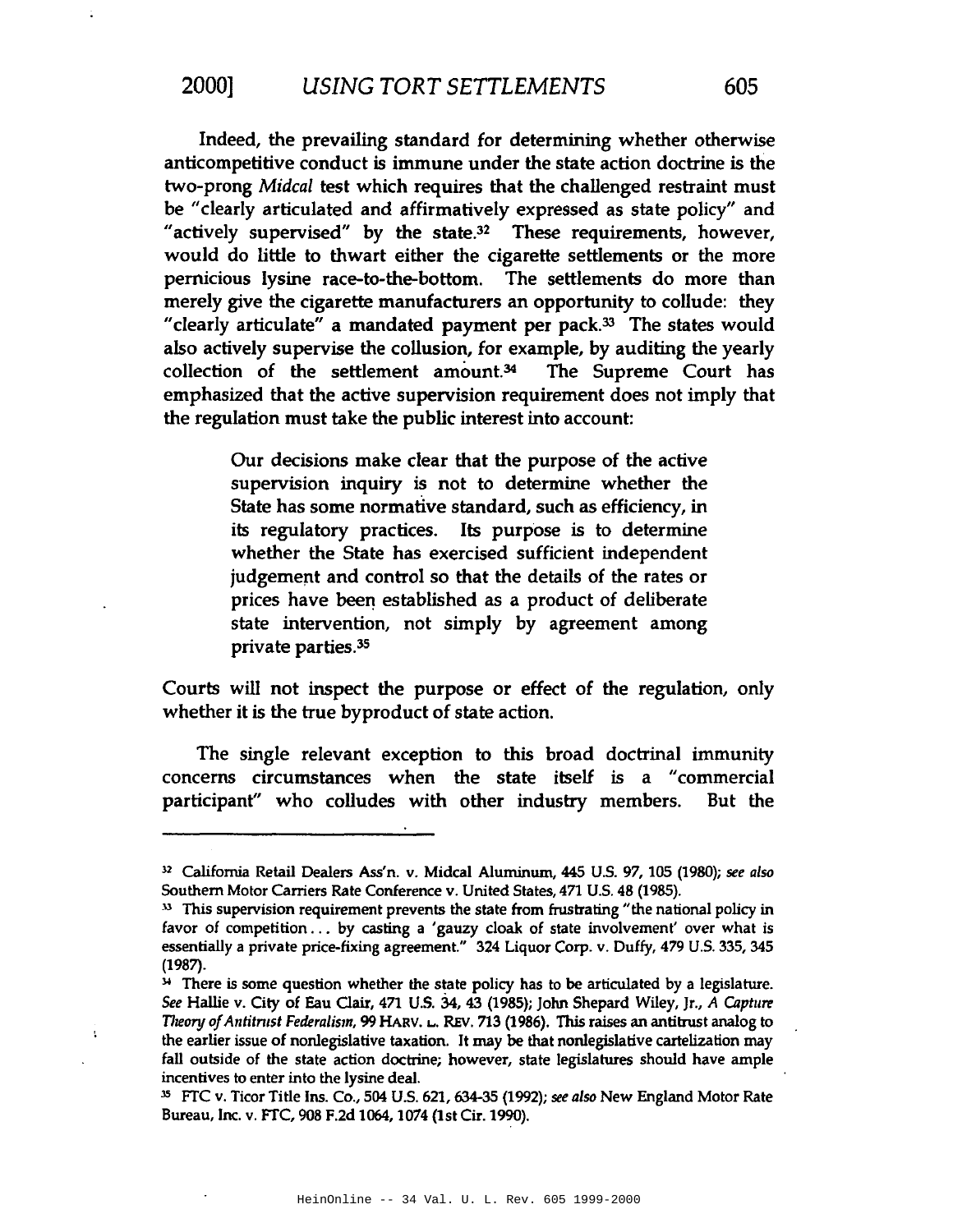Supreme Court has recently emphasized that the "commercial participant" exception does not cover every potential state "conspiracy":

> There is no ... conspiracy exception. The rationale of *Parker* was that, in light of our national commitment to federalism, the general language of the Sherman Act should not be interpreted to prohibit anticompetitive actions by the States in their governmental capacities as sovereign regulators. [T]his immunity [,however,] does . not necessarily obtain where the State acts not in a regulatory capacity but as a commercial participant in a given market. That is evident from. . . *Union Pacific* R. *Co. v. United States,* 313 U.S. 450 (1941), which held unlawful ... certain rebates and concessions made by Kansas City, Kansas, in its capacity as the owner and operator of a wholesale produce market that was integrated with railroad facilities. These sentences should not be read to suggest the general proposition that even governmental regulatory action may be deemed private - and therefore subject to antitrust liability - when it is taken pursuant to a conspiracy with private parties. The impracticality of such a principle is evident if, for purposes of the exception, "conspiracy" means nothing more than an agreement to impose the regulation in question. Since it is both inevitable and desirable that public officials often agree to do what one or another group of private citizens urges upon them, such an exception would virtually swallow up the *Parker* rule: All anticompetitive regulation would be vulnerable to a "conspiracy" charge.<sup>36</sup>

The only realistic hope of voiding the state settlements on antitrust grounds would lie in squeezing them into the "commercial participant" exception. Clearly being an active conspirator is not enough. Although the state is not a participant in the manufacturing of cigarettes, a court might be willing to find that the state participated in the market by claiming its share of the oligopoly profits. But as with the extraterritorial taxation, substantial standing and jurisdictional barriers would need to

<sup>16</sup> City of Columbia v. Omni Outdoor Adver., Inc., 499 U.S. 365, 374-75 (1991); *see also* E. THOMAS SULLIVAN & JEFFREY L. HARRISON, UNDERSTANDING ANTITRUST AND ITS ECONOMIC IMPUCATIONS § 3.07[A), at 90-103 (3d ed. 1998).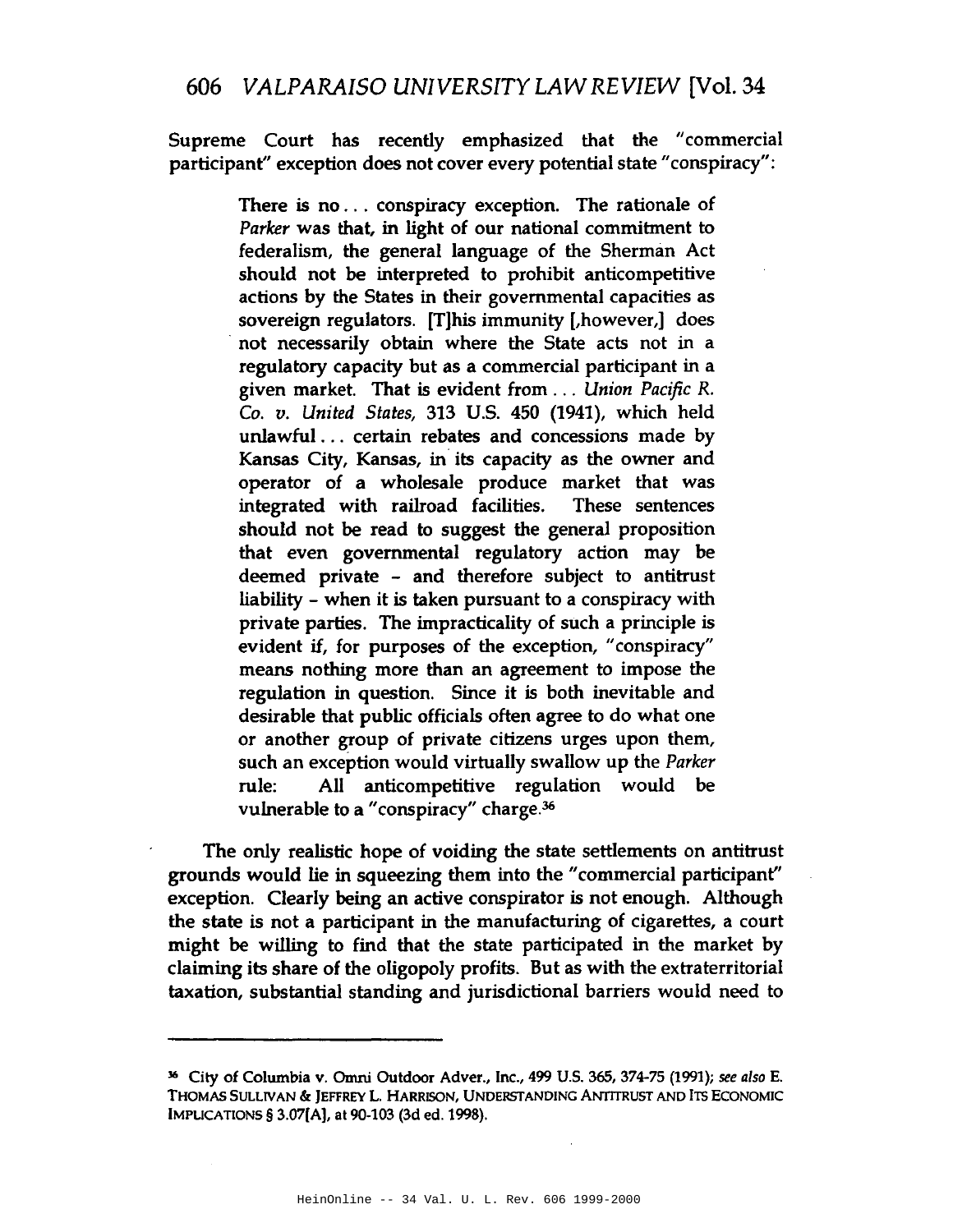be crossed before the substantive claim could be heard by a competent tribunal.

#### IV. CONCLUSION

The individual state deals, in particular, represent a striking regulatory innovation that threatens to externalize beyond the consenting parties the majority of the deal's costs. If such shenanigans are legal, they provide a blueprint for future mischief - a classic race-tothe-bottom. Unfortunately, no one has uncovered a silver bullet that would be certain to kill the beast. The extraterritorial taxation effect *might* violate the due process clause and the state's financial participation in cartel profits *might* run afoul of the Sherman act, but it may be difficult for out-of-state consumers to pursue these claims in federal court (not subject to race-to-the-bottom pressure).

Simply because the state deals do not clearly violate current federal law, however, does not mean that they could not be made to. Congress should seriously consider prohibiting state settlements which condition payments on future out-of-state sales - or at least require stronger showings of out-of-state effects before allowing extraterritorial regulation<sup>37</sup> - especially if such output-contingent damages are combined with offsets (to split the cartel profits) or ancillary incentives to curb new entry.

There is a substantial (but less likely than not) chance that the current lawsuits by more than 30 cities, counties and states will be settled with an industry-wide agreement that includes output-contingent damages and producer offsets. Guns, like cigarettes, are a "pariah" product which perversely makes strange bedfellows of the industry shareholders and the far left. Both of these groups favor monopoly pricing - the left because it reduces consumption, shareholders because it by definition maximizes profits. Even fallacious suits against pariah industries are therefore likely to be more politically feasible than suits against other industries.<sup>38</sup>

<sup>&</sup>lt;sup>37</sup> Unfortunately, the pathological lysine example was at least formally supported by Alaska's claim of an environmental externality (acid rain). Alaska under such a hypothetical federal statute would argue that payments conditioned on future lysine production were rationally related to the amount of prospective damage that would rain down. .

 $38$  It is also interesting to note the parallel between Liggett and Smith &: Wesson as the early defectors in the industry's struggles against the state.